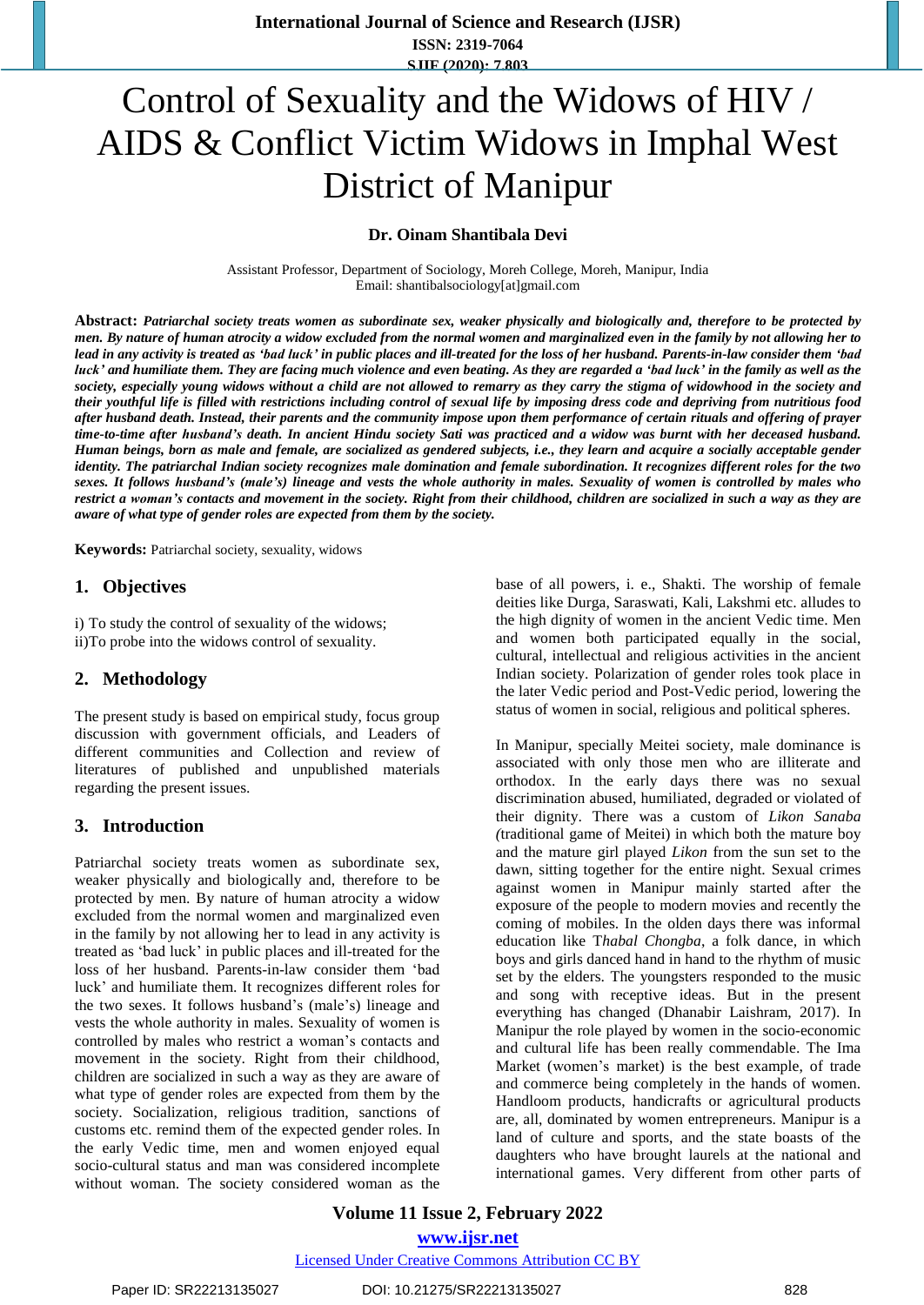India, Manipuri women whether urban or rural, contribute economically to the household and the community.

#### **Restrictions**

The widows, both, the conflict and HIV victims, are restricted in respect of the food type for one year of mourning after their husband's death. It is found that most (83.33%**)** of the widows were restricted to consume meat, fish and betel leaves/nuts after husband's death. Of these, 89.74% are the conflict victim widows and 81.08% are HIV/AIDS-victim widows. The remaining (16.67%), 10.26% of the conflict-victim widows and 18.92% of the HIV/AIDS-victim widows, are not restricted in the matter of food.

## **Dressing**

Among the Meiteis and Muslims after husband's death widows are imposed with white or light pink plain cloth allowed, no colourful clothes, up to a period of one year as a mark of mourning for husband's death. In Manipur the dress of women is quite different from other Indian western dress. It consists of a cotton or silk cloth wrapped round the body and a jacket or blouse and a sheet of cloth or chadder-the traditional two pieces. The cotton or silk wrapper on body is called Phanek. It is of three types. First one is a cloth with stripes of different colours, i. e., red with green stripes, green and black, blue and black and white stripes, yellow and brown, dark blue with green and white stripes etc. The garment has broad margins at the top of the bottom, wherein various geometrical figures or patterns representing the feats in arts and crafts are sewn by hand with floss silk in various colours.

| Table A.1: Dress Code for Sexual Control among the Windows (Percentage in Parentheses) |  |
|----------------------------------------------------------------------------------------|--|
|----------------------------------------------------------------------------------------|--|

| Dress Code for Sexual Control                               | No. of Conflict-<br>Victim Widows<br>$(N=70)$ | No. of HIV/AIDS-<br>Victim Widows<br>$(N=180)$ | Total<br>$(N=250)$ |  |
|-------------------------------------------------------------|-----------------------------------------------|------------------------------------------------|--------------------|--|
| White & plain dress                                         | 70 (100)                                      | 180 (100)                                      | 250 (100)          |  |
| Light pink $\&$ plain dress                                 | 70 (100)                                      | 180 (100)                                      | 250 (100)          |  |
| Black <i>chandan</i> mark (paste of sandalwood) in forehead | 53 (75.71)                                    | 150 (83.33)                                    | 203 (81.20)        |  |

Source: Interviews of the Widows Conducted during May – September, 2016.

The table demonstrates that all the widows, conflict-and HIV/AIDS-victims, were imposed with to wear white  $\&$ plain light pink & plain clothes after husband's death and over two fifths (81.20%) of the widows have been imposed with a black *chandan* mark on forehead after husband's death (comprising over three fifths (75.71%) of the conflict-victims and over four fifths (83.33%) of the HIV/AIDS victims). These widows who used black *chandan* on forehead, all, belong to Meitei community while the rest who are from other communities do not face imposition.

Thus, conflict-and HIV/AIDS-victim widows face dress code imposition by the society as a measure for control of sexuality in their widowhood. The Meitei society believes that a woman is for her husband and is to look attractive for him only. After husband's deaths, the widow should not look attractive and she is expected to live a colourless living tasteless a life.

## **Body Expressions**

Body also expresses sexuality. In every society women are not allowed to expose their body and they cover full bodies, unlike their opposite sex. They are restricted from whistling, talking and laughing with their opposite sex and talking with stranger males, etc. In the Indian society *Purda* system is practiced and women won't be allowed to show their face so as to control their sexuality. In the

study, the widows are found to be restricted in laughing; wearing scanty clothes and staring at/talking to a stranger male and especially in-law.

The data tell that all the widows, conflict-and HIV/AIDSvictims, have to avoid laughing, body exposure wearing scanty clothes and these staring at or talking to male strangers (100%). These restrictions are imposed by the society upon widows because in the Meitei tradition it is believed that avoidance of laughing, body exposure and staring at or talking to stranger is an act of displaying respect towards their heavenly husbands as well as to display the anguish of segregation. Moreover, a widespread belief is that loud laughing; wearing clothes that exposes private body parts and talking to strangers are an act of adultery. Thus, both, the conflict-and HIV/AIDS victims experience restrictions on or avoidance of body expression with a view to control sexuality after their widowhood.

In some societies widows are sometimes even not allowed to express their anxieties. In the study, though the widows are restricted in their body expressions unlike the normal women they are free to express their personal sadness and feelings in the society. They can choose clothes and are free to go to market, choose the vegetables of their like. The distribution of the widows by their responses about personal sadness and feeling is shown in the following table:

# **Volume 11 Issue 2, February 2022 www.ijsr.net** Licensed Under Creative Commons Attribution CC BY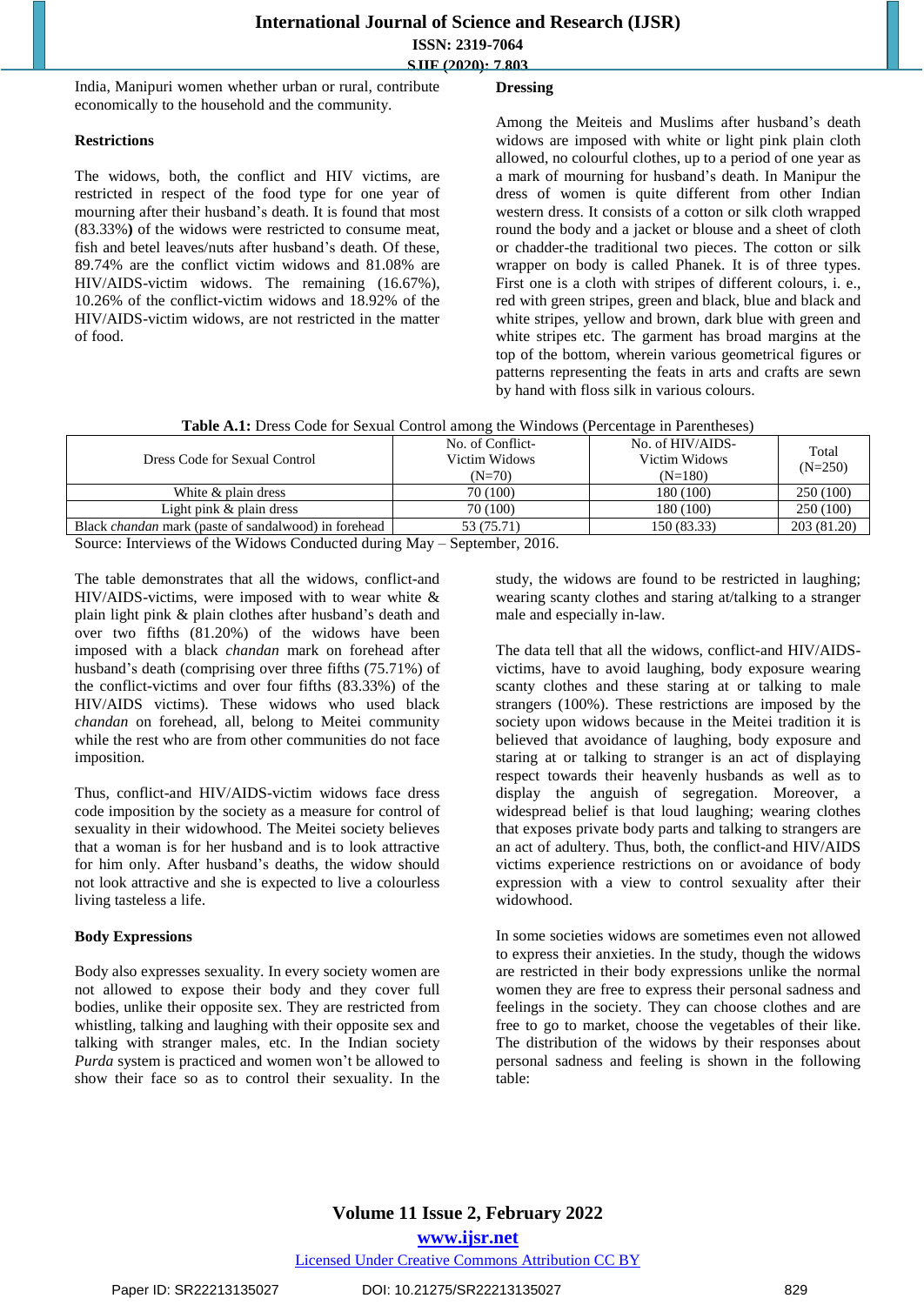# **International Journal of Science and Research (IJSR)**

**ISSN: 2319-7064**

### **SJIF (2020): 7.803**

| <b>A.2:</b> Freedom of expression of Personal Feelings among the Widows (Percentage in Parentheses) |                  |                 |             |  |
|-----------------------------------------------------------------------------------------------------|------------------|-----------------|-------------|--|
| Whether Allowed to Express Freely their Personal Feelings                                           | No. of Conflicts | No. of HIV/AIDS | Total       |  |
|                                                                                                     | Victim Widows    | Victim Widows   |             |  |
| Yes                                                                                                 | 40(51.28)        | 180 (81.08)     | 220 (73.33) |  |
| No                                                                                                  | 38 (48.72)       | 42 (18.92)      | 80(26.67)   |  |
| Total                                                                                               | 78 (100)         | 222 (100)       | 300 (100)   |  |

Source: Interviews of the Widows Conducted during May – September, 2016

The table shows that about three fourths (73.33%) of the widows freely expressed their personal feelings, comprising over half (51.28%) of the conflict victims and over four fifths (81.08%) of the HIV/AIDS victims. The remaining widows (26.67%) do not have such freedom as they are controlled by their in-laws. Such control is less among the HIV/AIDS-victim widows (18.92%) because they are mostly living in rented houses and nuclear families.

Thus, those conflict-and HIV/AIDS-victim widows who can freely express their personal feelings are mostly government employees, having higher educational levels and living in extended families. They have lesser chance of being controlled by their in-laws and parents as well as in the society because of their economic independence, education and family support.

#### **Social Interactions**

Social interaction is important for any social system. Without interaction between groups and individuals in society there won't be any social life and individual's personality. It is a basic necessity for individual's development. Though in some closed/traditional societies women are restricted from interacting with their opposite sex or other caste/class people, in Manipur they are free to interact within and outside the family, with the persons of the same gender, caste or class during festivals and social ceremonies. In the study the widows are found to be restricted in their participation in social gatherings like festivals, interaction with the persons specially males other than their own family members and making new friendship circle. Such imposition among the widows is used as means of sexual control by society. The distribution of the widows into the types of restrictions on their social interaction is shown in the following table:

#### **A: 3:** Restriction on Social Interaction for Sexual Control among the Widows (Percentage in Parentheses)

| Type of Restriction on Social Interaction                     | No. of Conflict<br>Victim Widows<br>$(N=78)$ | No. of HIV/AIDS<br>Victim Widows<br>$(N=222)$ | Total<br>(300) |
|---------------------------------------------------------------|----------------------------------------------|-----------------------------------------------|----------------|
| Restricted from Participation in Social<br>Gathering/Festival | 53 (67.95)                                   | 150 (67.57)                                   | 203(67.67)     |
| Restricted interaction with Opposite Sex                      | 70 (89.74)                                   | 180 (81.08)                                   | 250 (83.33)    |
| Restriction on interactions in Friendship Circle              | 78 (100)                                     | 222 (100)                                     | 300(100)       |

Source: Interviews of the Widows Conducted during May – September, 2016.

The table shows that all the widows (conflict and HIV/AIDS victims) have been restricted for interaction in friendship circle, followed by restricted interaction with opposite sex (83.33%). They are restricted from social participation in gathering/festival and from interactions in friendship circle on account of the prevailing belief among the people that they carry 'bad luck' with them and any interaction with opposite sex b widows counted as prostitution. This pattern is similar in the conflict-and HIV/AIDS-victim widows.

#### **Remarriage**

Remarriage of widows is restricted to maintain husband's (male's) superiority and to control her sexuality in society. In the societies like Manipuri Muslims and tribals remarriage of a widow is acceptable. By an understanding arrived at between the family of her parents in-law and the family of her parents, remarriage is arranged, usually by choosing the deceased husband's brother, in case she wishes to do so and have no child, so as to avoid deviance in the society. However, in the Meitei society remarriage of widow is prohibited. The respondents are distributed into these groups in the following table:

| $\alpha$ , $\alpha$ , $\alpha$ at the Third of Decoming $\alpha$ rao $\alpha$ (Ferentage in Farentheses) |                        |                        |             |  |
|----------------------------------------------------------------------------------------------------------|------------------------|------------------------|-------------|--|
| Age at the Time of Becoming Widow                                                                        | No. of Conflict-Victim | No. of HIV/AIDS-victim | Total       |  |
| (in years)                                                                                               | Widows                 | Widows                 |             |  |
| 18-22                                                                                                    | 22(28.2)<br>58 (26.1)  |                        | 80(22.67)   |  |
| $23 - 27$                                                                                                | 41(52.6)<br>101(45.5)  |                        | 142 (47.33) |  |
| 28-32                                                                                                    | 8(10.3)                | 33(14.9)               | 41 (13.67)  |  |
| 33-37                                                                                                    | 4(5.1)                 | 22(9.9)                | 26(8.67)    |  |
| 38-42                                                                                                    | 3(3.8)                 | 8(3.6)                 | 11(3.66)    |  |
| Total                                                                                                    | 78 (100)               | 222 (100)              | 300(100)    |  |

|  |  | A: 4: Age at the Time of Becoming Widow (Percentage in Parentheses) |
|--|--|---------------------------------------------------------------------|
|  |  |                                                                     |

Source: Interviews of the Widows Conducted during May-September 2016.

# **Volume 11 Issue 2, February 2022 www.ijsr.net**

Licensed Under Creative Commons Attribution CC BY